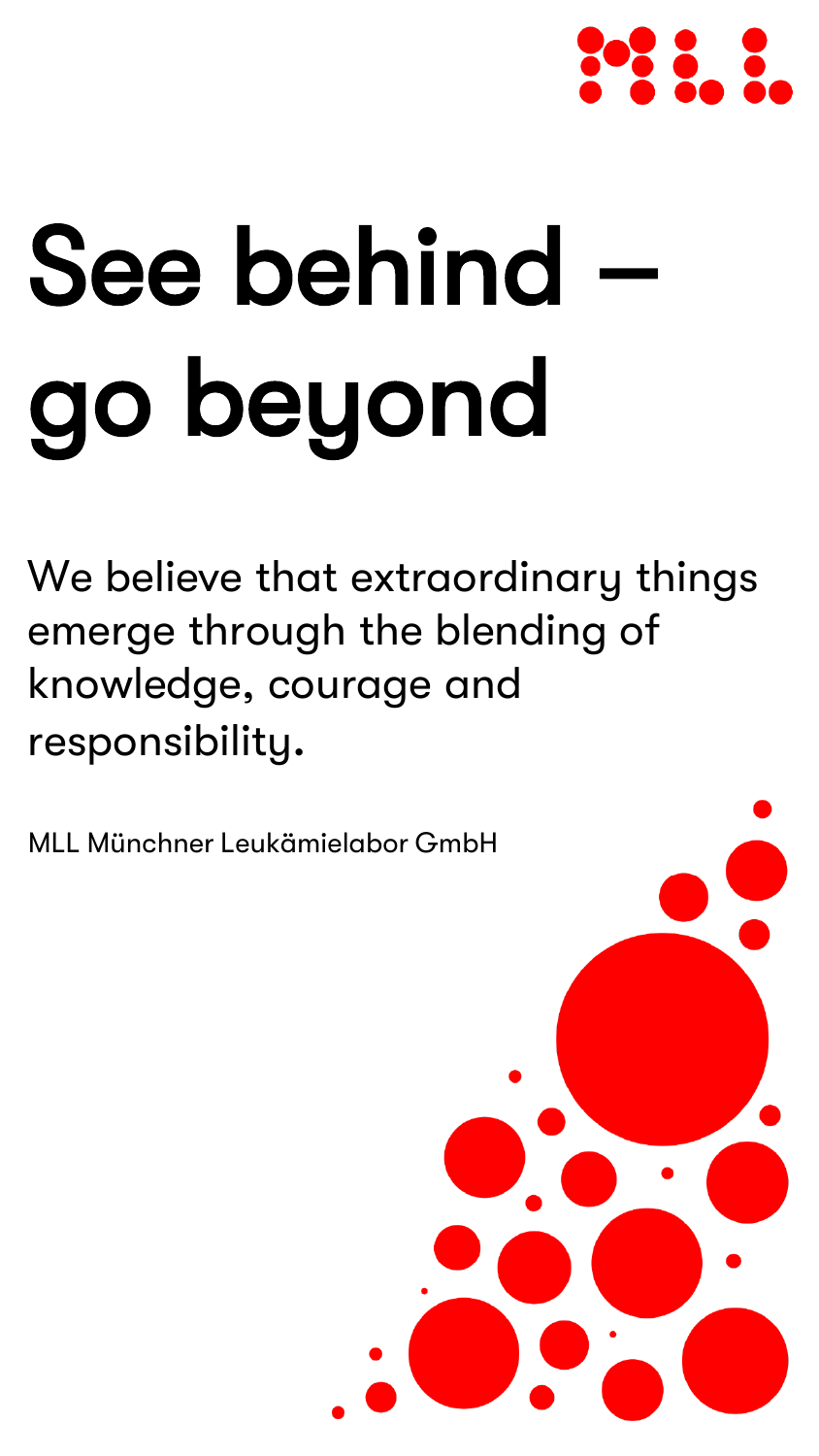## 6 areas. 1 diagnosis.

## **PARTIES**



Munich Leukemia Laboratory (MLL) is active nationally and internationally in the field of diagnosing hematological diseases. The company's high level of technical expertise, quality assurance and rapid turnaround guarantee optimal testing procedures when questions arise in this area. Its modern inventory of equipment and its scientifically state-of-the-art analytical methods make for the best possible diagnostics. Münchner Leukämielabor is one of the world's leading companies when it comes to the wide range of its diagnostics portfolio. The combination of the interrelated methods of cytomorphology, chromosome band analysis, FISH, immunophenotyping, and a wide variety of molecular genetic testing procedures such as NGS and the possibility of sequencing entire genomes make it possible to prepare a comprehensive picture of an existing illness to ensure that the right customized medical treatment can be provided to a patient.



## New business fields

#### MLLi: using technology to shape the future

In order to be ideally positioned for the future, Munich Leukemia Laboratory founded an affiliate company focused on technology. MLLi (i = innovation) is specialized in the digital processing of data from leukemia diagnostics. Among other things, MLLi offers web-based tools to provide interpretations of data for the diagnosis of hematological neoplasias.

#### MLL Dx: international laboratory expertise

MLL Dx (Dx = diagnostics) conducts laboratory analyses – especially for its industrial and international business partners in the hematological field – and provides expertise for diagnostic laboratories on the international scene.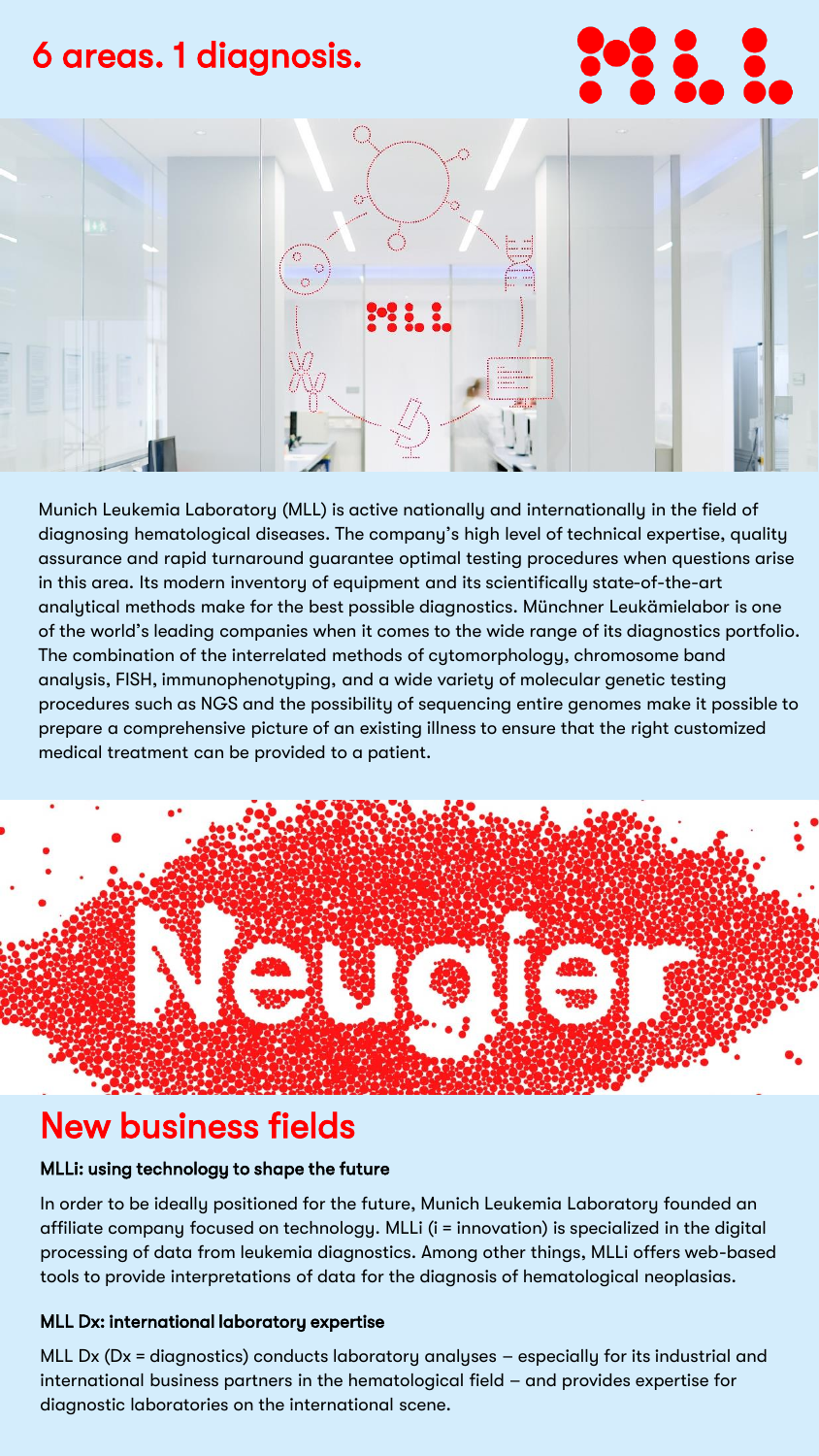## Our values

## Knowledge, courage and responsibility

We are a leading institution in the area of leukemia diagnostics and research, operating within a highly innovative environment. Our aim is to shape the future of hematological diagnostics and therapy through the use of state-of-the-art molecular and IT-supported methods.



#### We possess the knowledge to accomplish extraordinary things.

 $\frac{1}{2}$ 

We are experts. Our findings are reliable and in line with the latest insights – thanks to diagnostics by an interdisciplinary team with a comprehensive scientific background and decades of experience as practicing hematologists, geneticists and bioinformatics specialists.



#### We have the courage to push boundaries.

As committed go-getters, we are thirsty for knowledge, energetic and ambitious. We question the status quo, building on current standards to develop game-changing methods. State-of-the-art technology helps us to continue optimizing diagnostics.



#### We have the inner drive to seize responsibility.

We are doctors, scientists, advisers, counsellors – and humans. At the heart of our work is the responsibility we accept for patients suffering from leukemia or lymphoma: We know that there is a personal story behind every sample. This motivates us to proceed with great care. Our optimized diagnoses based on an extensive spectrum of methods help to extend life expectancy with improved quality of life.

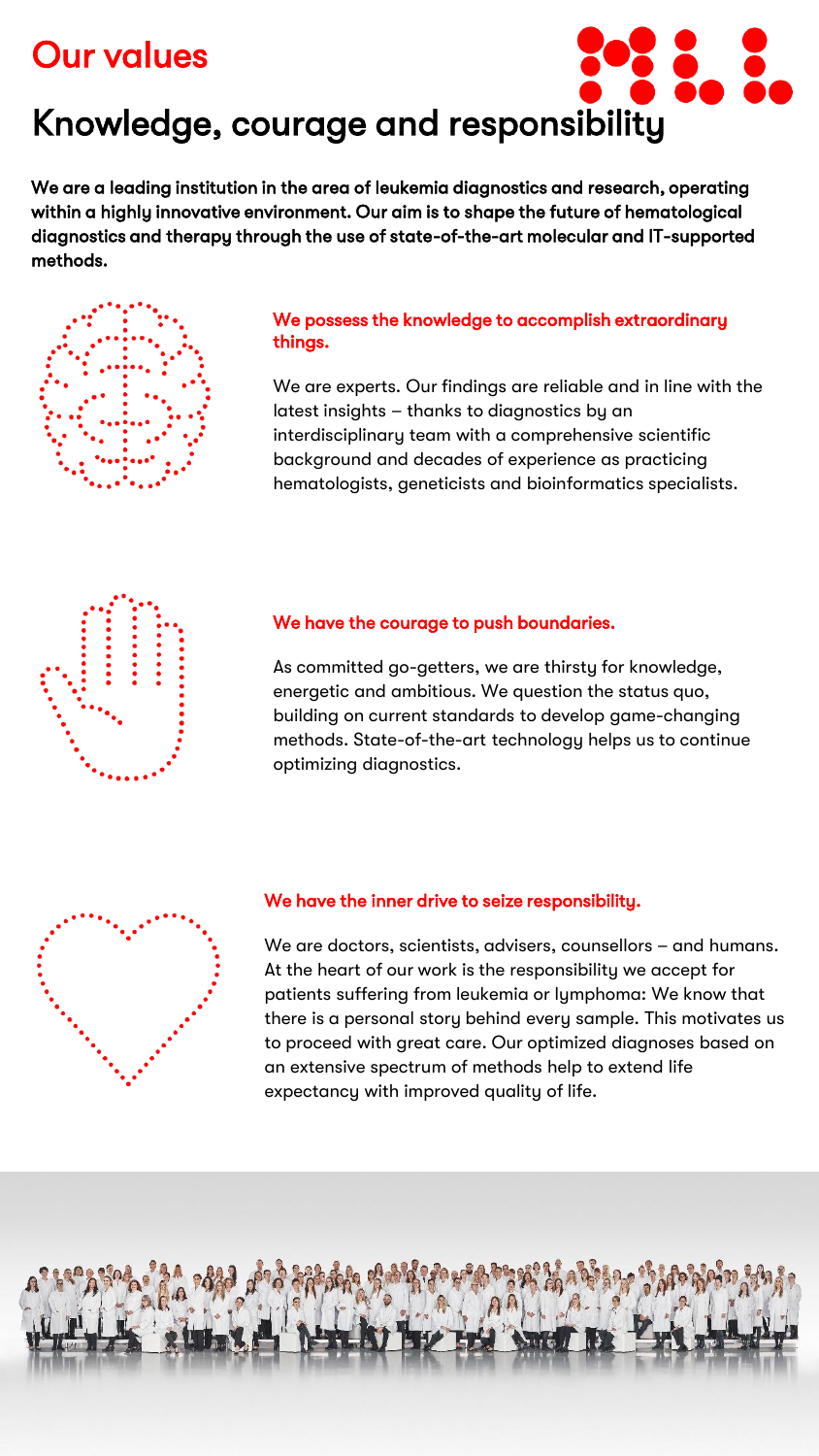## Quick results.



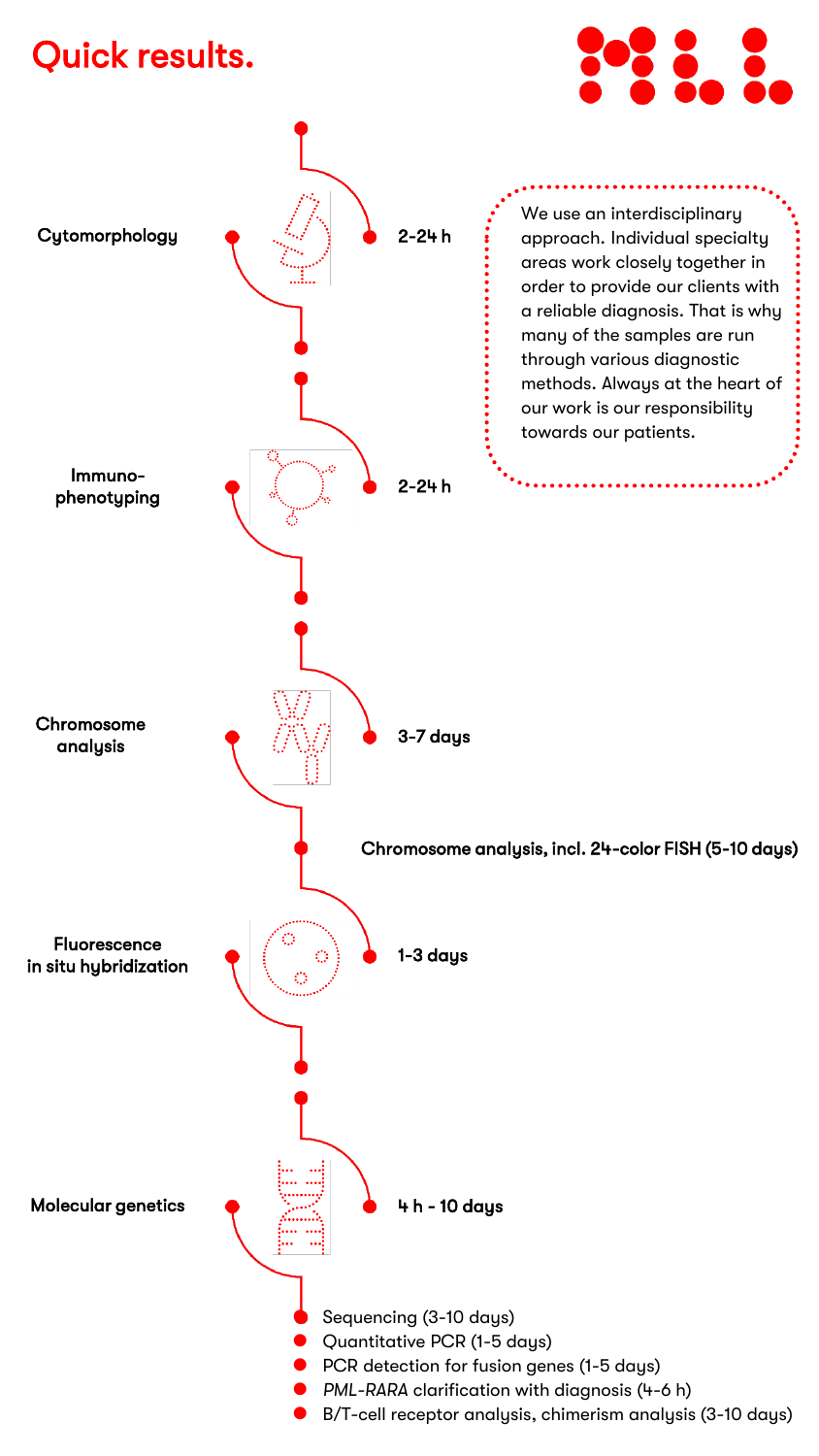## Sharing knowledge.



## Advancing science.

We are scientists and doctors. We engage in a large number of scientific projects and international collaborations that contribute to the advancement of knowledge in the diagnosis and prognosis of leukemias and lymphomas. Moreover, we promptly develop and implement the latest technical innovations, including test procedures, devices and individual tests. In doing this, we are significant drivers of progress in the field of hematological laboratory diagnostics.



## Interdisciplinary and international research.

Besides routine diagnostics with a rapid turnaround, MLL also focuses on applied research for leukemia diagnostics. We believe that our central task is to encourage discussion of our knowledge, data and findings and to place them at the disposal of the scientific community in talks, training and publications. We have contributed to a broad variety of collaborations on scientific issues within hematology for more than 20 years, especially through our international networks with other diagnostic laboratories and research groups around the world.



Overview of our publications by year (2008 - 2018)